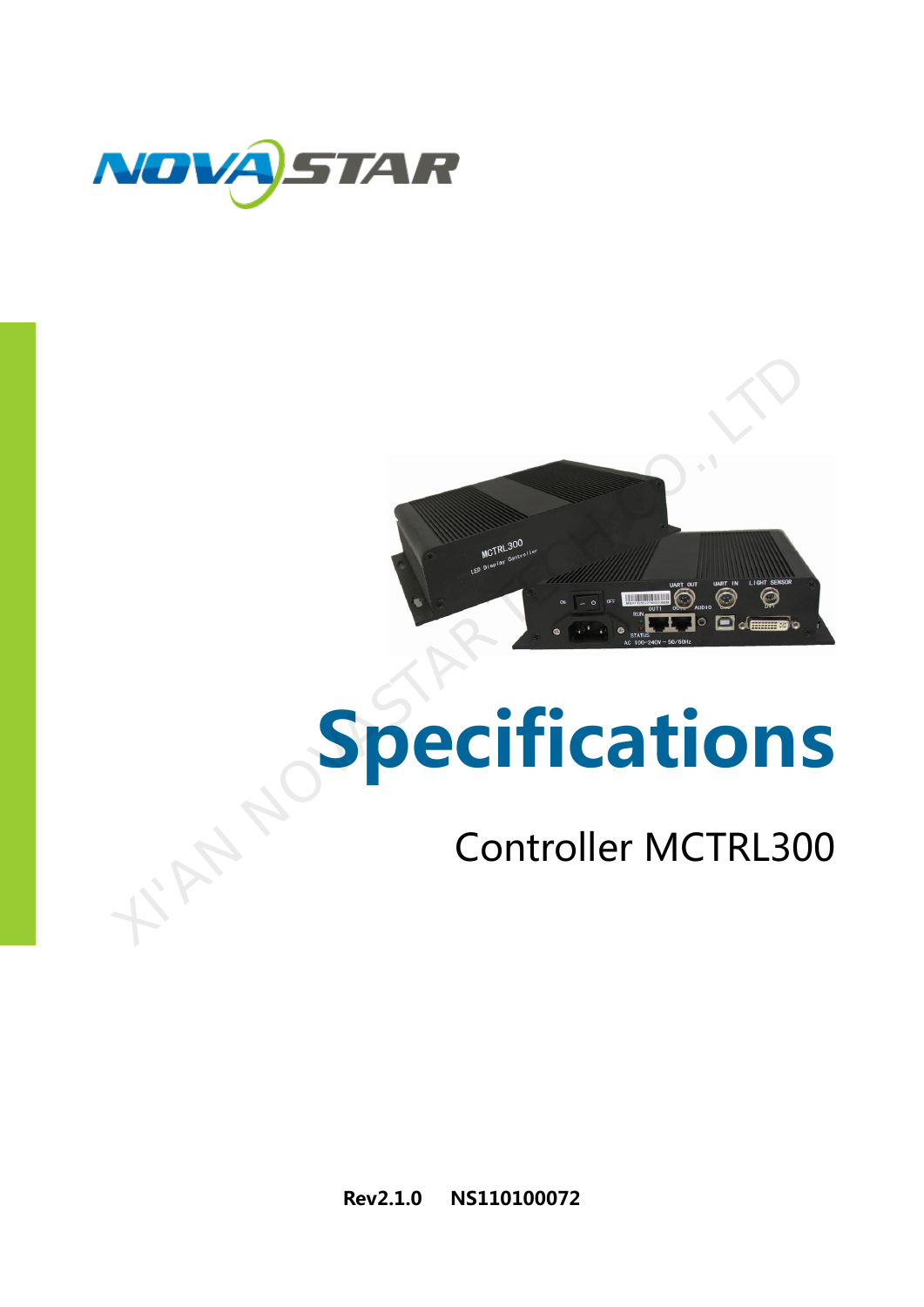#### **Overview**

MCTRL300 is a standard model of Nova controllers. It has the same characteristics as sending card MSD300.

**Features** 

- 1) 1 DVI video input;
- 2) 1 audio input;
- 3) 2 Ethernet port outputs;
- 4) USB interface which can be cascaded for uniform control;
- 5) Single sending card supports resolution of 1280×1024, 1024×1200, 1600×848, 1920×712 or 2048×668; 1 1 DVI video input;<br>
2 1 audio input;<br>
2 1 audio input;<br>
3 2 Ethernet port outputs;<br>
4 USB interface which can be cascaded for uniform control;<br>
5 5 Single sending card supports resolution of 1280×1024, 1024×12<br>
1600×848,
	- 6) 1 light sensor interface;
	- 7) Independent power supply;
	- 8) Cascading ports (UART OUT/IN) have adopted aviation plug which is
		- stable and reliable.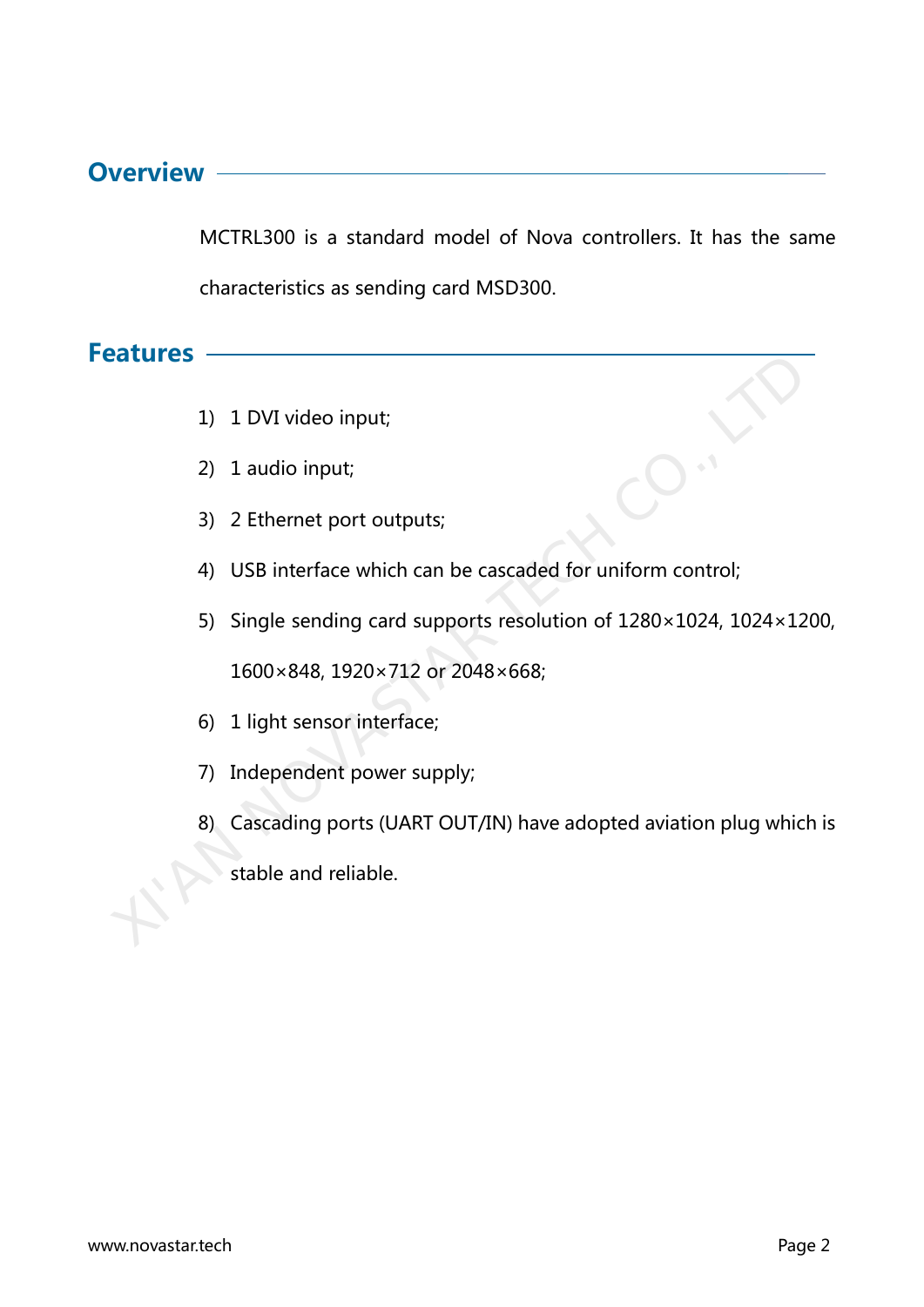### Appearance



|  | <b>LED Indicator</b> |                                         |                                                                                                                                                                                                                                                                                                                          |  |  |  |
|--|----------------------|-----------------------------------------|--------------------------------------------------------------------------------------------------------------------------------------------------------------------------------------------------------------------------------------------------------------------------------------------------------------------------|--|--|--|
|  | <b>RUN</b>           | about twice per second.).<br>breathing. | It blinks slowly when no video source is available. (The light keeps<br>on for 2 seconds and then off for 2 seconds.).<br>It blinks normally when the video source is available. (It blinks<br>It blinks quickly when start-up screen is displayed.<br>When the redundancy works, the indicator blinks at a frequency of |  |  |  |
|  | <b>STATUS</b>        | during authorization.                   | It is steady on when the equipment runs normally and blinks                                                                                                                                                                                                                                                              |  |  |  |
|  | <b>INPUTS</b>        |                                         |                                                                                                                                                                                                                                                                                                                          |  |  |  |
|  | <b>AUDIO</b>         |                                         | Audio Input                                                                                                                                                                                                                                                                                                              |  |  |  |
|  | <b>DVI IN</b>        |                                         | <b>DVI Input</b>                                                                                                                                                                                                                                                                                                         |  |  |  |
|  | <b>OUTPUTS</b>       |                                         |                                                                                                                                                                                                                                                                                                                          |  |  |  |
|  | OUT1~2               |                                         | 2 LED Outputs                                                                                                                                                                                                                                                                                                            |  |  |  |
|  | <b>Control</b>       |                                         |                                                                                                                                                                                                                                                                                                                          |  |  |  |
|  | TO PC                |                                         | Connected to PC, USB control interface                                                                                                                                                                                                                                                                                   |  |  |  |
|  | UART IN、OUT          |                                         | Cascaded Input, Output                                                                                                                                                                                                                                                                                                   |  |  |  |
|  | <b>Accessory</b>     |                                         |                                                                                                                                                                                                                                                                                                                          |  |  |  |
|  | <b>LIGHT SENSOR</b>  |                                         | Connected to sensor                                                                                                                                                                                                                                                                                                      |  |  |  |
|  | <b>POWER</b>         |                                         |                                                                                                                                                                                                                                                                                                                          |  |  |  |
|  |                      | AC-100-240V-50/60HZ                     | AC power interface                                                                                                                                                                                                                                                                                                       |  |  |  |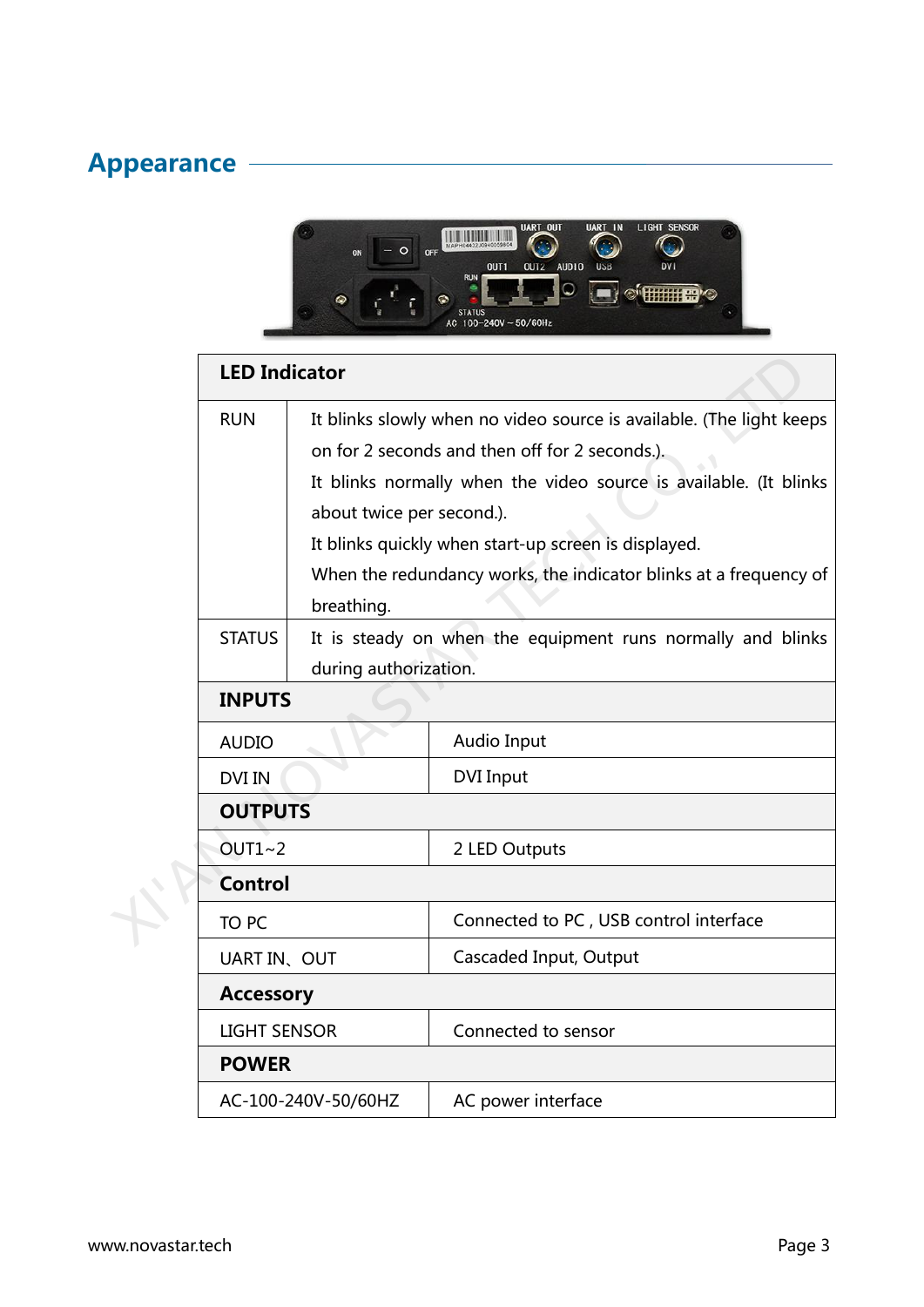



Unit: mm